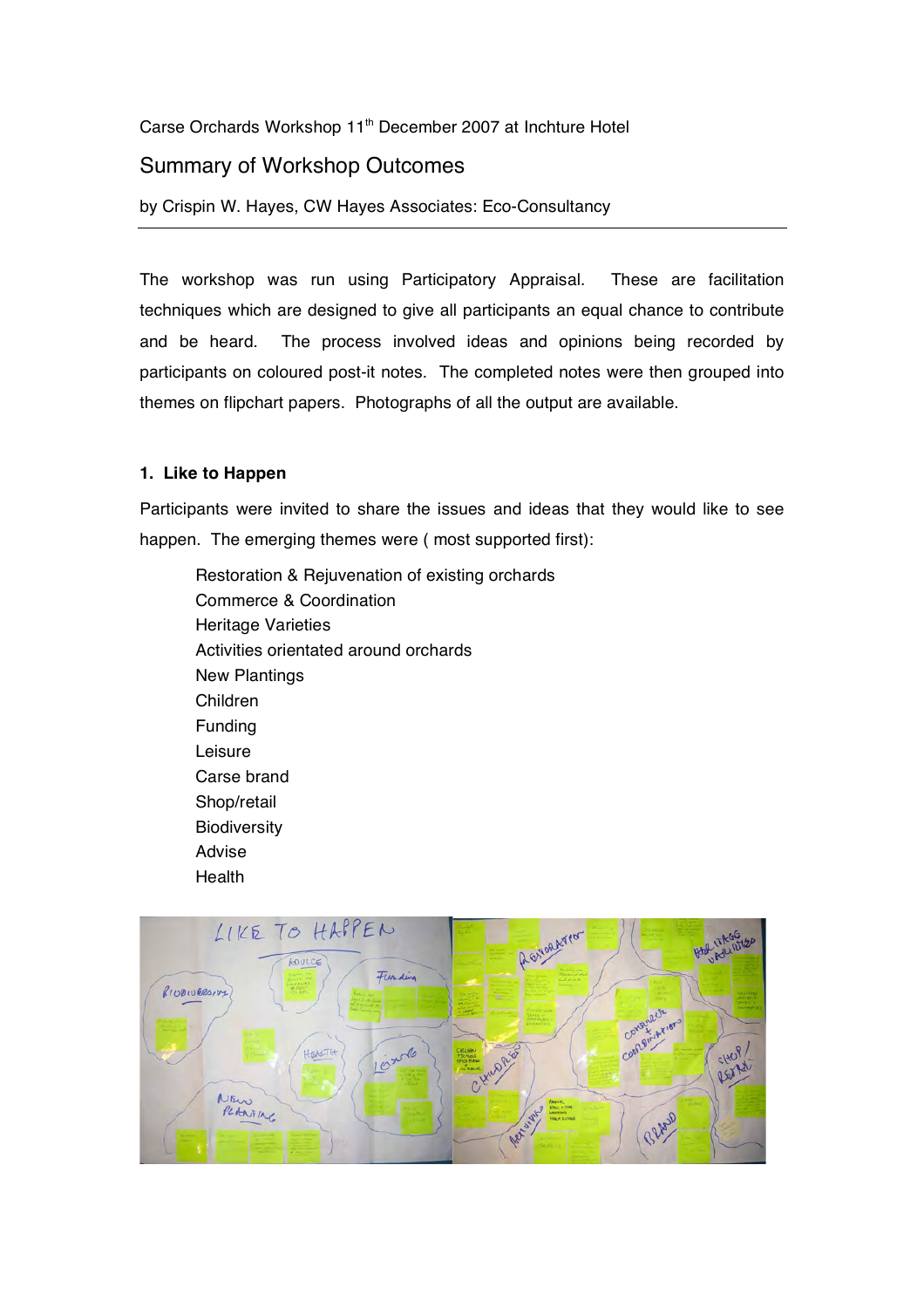### **2. Like Not to Happen**

Participants were invited to share the events that they would not like to see happening to the orchards. The emerging themes were ( most supported first):

Further Loss of Orchards Clearance for Housing Inaction Over commercialisation Usage: Considerations of how the orchards Poor management Excessive emphasis on biodiversity Limits on access



### **3. Ten year vision**

After considering the outcomes above, an envisioning process was undertaken discussing 'what' and 'how' the main themes could be achieved.

 $Vitslow \rightarrow 10$  yre WHAT HOW CONCERNATION RESTORATION ORCHARDS/<br>- RESTORATION PRESS - COMMERCE + COORD) - NEW PLANTINGS , GRANT - CHILDREN'S LOCALITER - HERITAGE UARIEFIES. LOCALITY WE'VE GOT ?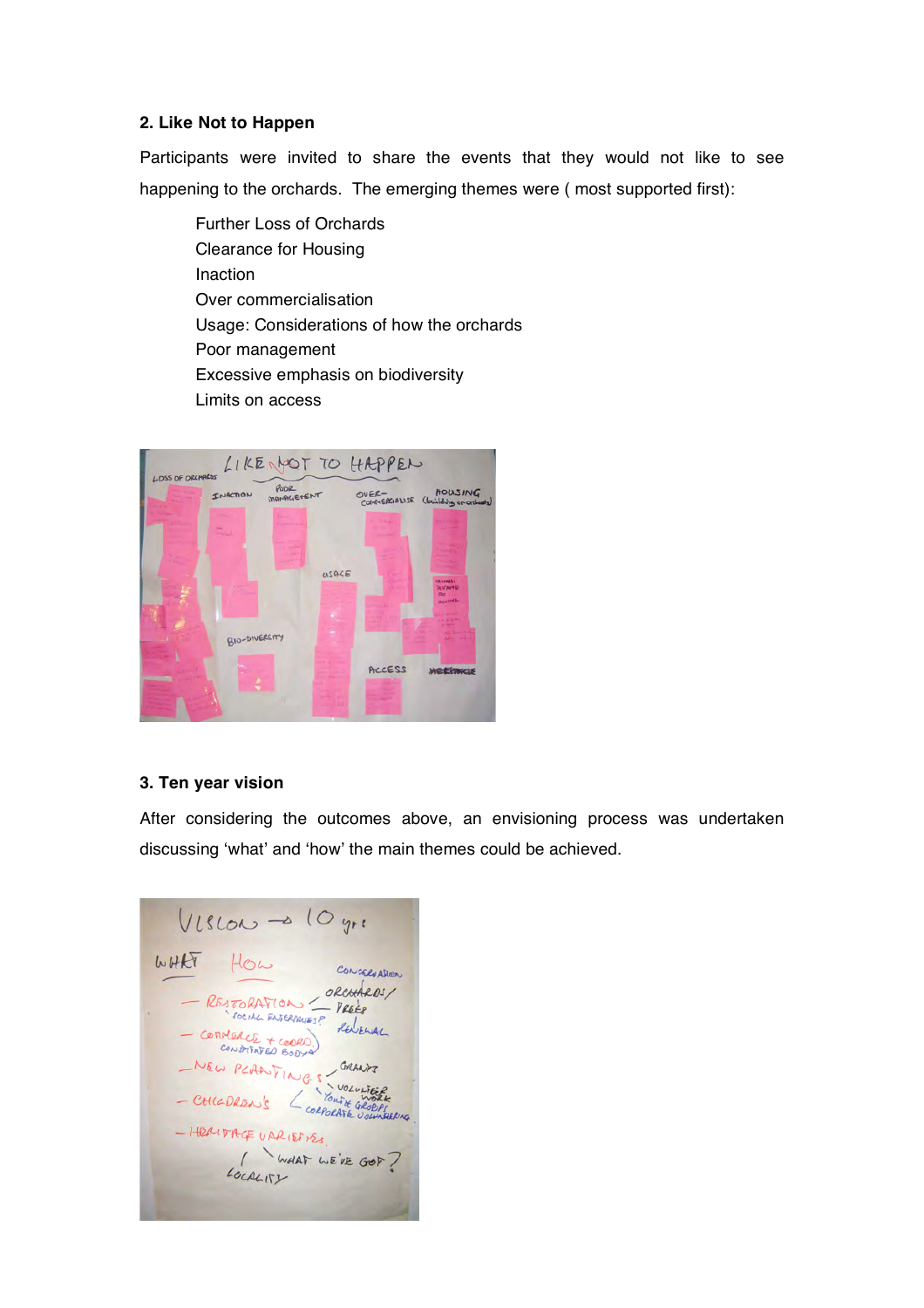# **4. Timeline**

A timeline was then used to determine the stepping stones to achieve this vision. The evolving ideas Ideas and issues were a a timeline. All postings are recorded below they are set out in order as they appeared on the timeline:

### Time= 3 months

- steering committee to coordinate way forward
- find out what owners want
- get funding for a project officer
- list named varieties and location are nature trees
- keep up the head of steam
- training in pruning and restoration
- survey of species to identify biodiversity and future management
- meeting of orchard owners
- funding to identify varieties
- training, nature trails, Apple Days and celebrations
- co-operation with farmers, owners of trees, owners of land and historical interests
- co-operative organising body and volunteers also bring in agriculture and horticulture students and some placements
- write proposal funded project to collecting the analyse material from orchards

#### $Time = Six months$

- commission biodiversity survey audit of old Carse orchards
- identify existing orchard varieties those of heritage nature and those of that are successful in the Carse

# Time = One year

- setup school orchards
- volunteer groups to clear orchards
- apple and pear weekend October 2008
- planning restrictions on orchards
- pruning and restoration of existing trees
- report on analysis of heritage tree varieties
- commercial outlet identified
- setup co-operative to receive and process and sell fruits

### $Time = 3 \text{ years}$

orchard visits in local primary school curriculum

Carse of Gowrie fruit on sale regularly at Perth farmers market